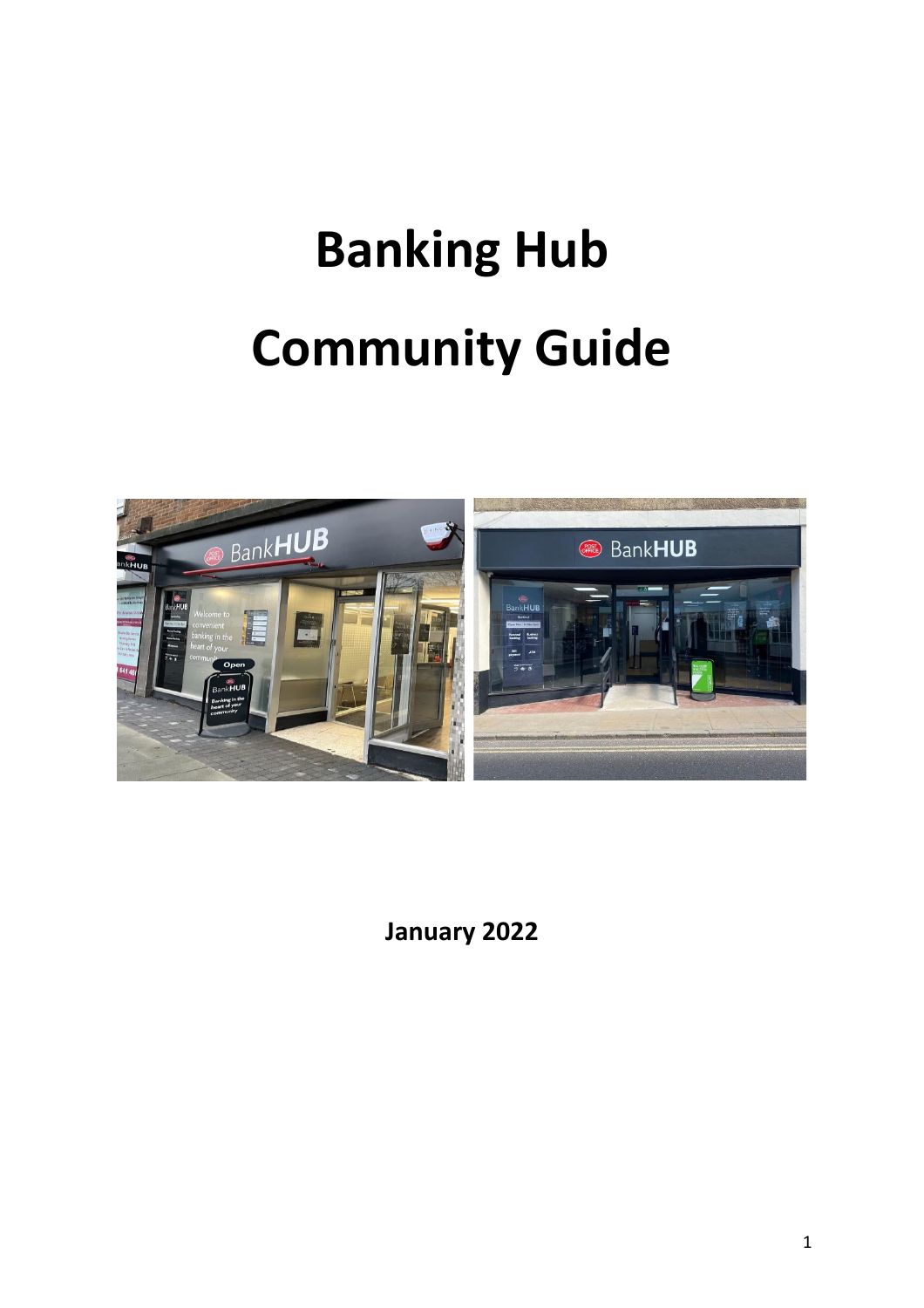We have put this guide together in response to requests from communities. We hope it will explain what the Banking Hub is (and isn't), and what you can expect to happen over the coming months.



To discuss the process or content of this document further, please contact Amanda Bell, Delivery Director.

[amanda.bell@ukfinance.org.uk](mailto:amanda.bell@ukfinance.org.uk)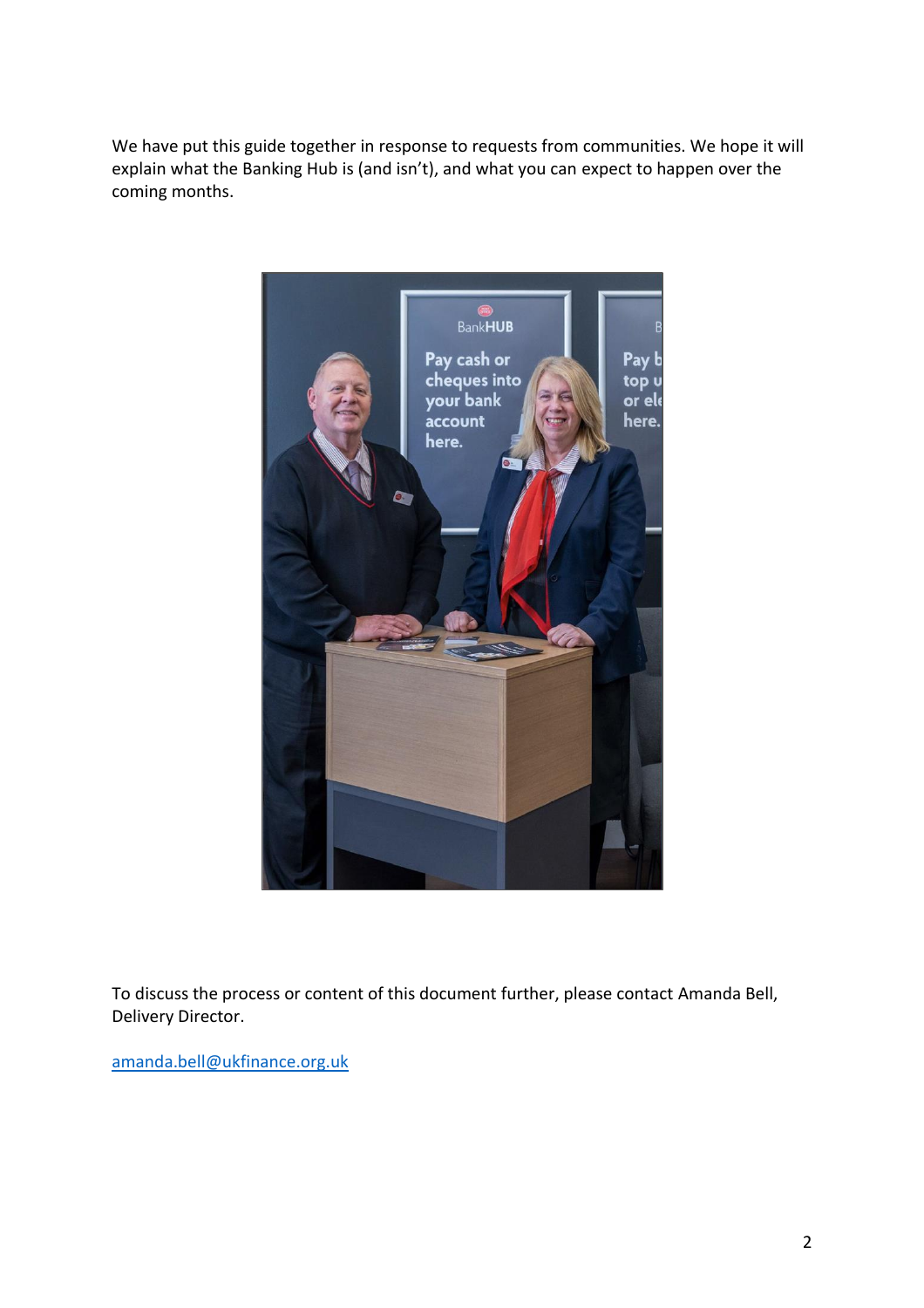#### **1. What is a Banking Hub?**

The idea of shared spaces or branches serving the customers of multiple banks has been around for a long time, but it has never been run at scale. We have had two pilot Banking Hubs running throughout most of 2021, and the best way of discussing what a Hub is is to describe these two pilots.

In 2021, for two pilot locations, Cambuslang (Lanarkshire) and Rochford (Essex), we worked with the local community, all the major banks and the Post Office to establish a shared space. In both locations, we identified and took over a small, empty shop in the centre of town, and refitted it to create the feeling of privacy and security, in keeping with a bank branch, while still being welcoming and accessible.

The Post Office established and ran a dedicated banking counter in each Banking Hub, with different branding from their standard offering, and not taking post or parcels but simply supporting cash and banking transactions, to standards already agreed between them and the banks.

In each Hub we also created a private room with frosted glass panels for a trained banker to meet their customers (referred to here as "Hub Bankers" as each bank gives these team members different titles). We established who the five largest banks were in terms of market share within each location, and those banks all agreed to support the service for one day a week, taking turns to staff the private space. However, because the Post Office counter served virtually all banks, any customer could use the service when it was open. In Rochford we added an automated deposit machine (aimed at small businesses) which allowed the deposit of notes without needing to go to the counter. Both Hubs were open 9am to 5pm, Monday to Friday, and having taken customer soundings before opening the Banking Hubs, we made the services completely 'drop-in', available without appointments.

Having received excellent feedback from these pilots, we now have agreement from all of the major banks to roll out the concept where it is needed, particularly in areas which aren't receiving the support they need from other services.

#### **2. Who uses the Banking Hubs?**

Our two pilot Hubs were used extensively by both small businesses and consumers. The counters were used for a wide range of transactions, and consistently in both locations, despite the big differences in community characteristics. Deposits dominated, representing almost 40% of all consumer transactions, and almost 80% of small business transactions. There were a significant number of cheque deposits in both locations, representing 19% of all consumer transactions.

The role of the Hub Bankers was also important in the two pilot sites. Before the Hubs opened, the communities told us that face-to-face support was likely to be important, with over 50% of customers saying that they would definitely or might use face- to-face support. In response, we established a service whereby one banker from each of the most-used banks came and offered drop-in support for one day a week. The Hub Bankers were consulted on a wide range of issues.

The main issues raised were around ongoing account management – everything from people not knowing how to make a transaction online, to being locked out of their account or not knowing how to deal with a particular concern. Asking for help to transfer money was a common theme, with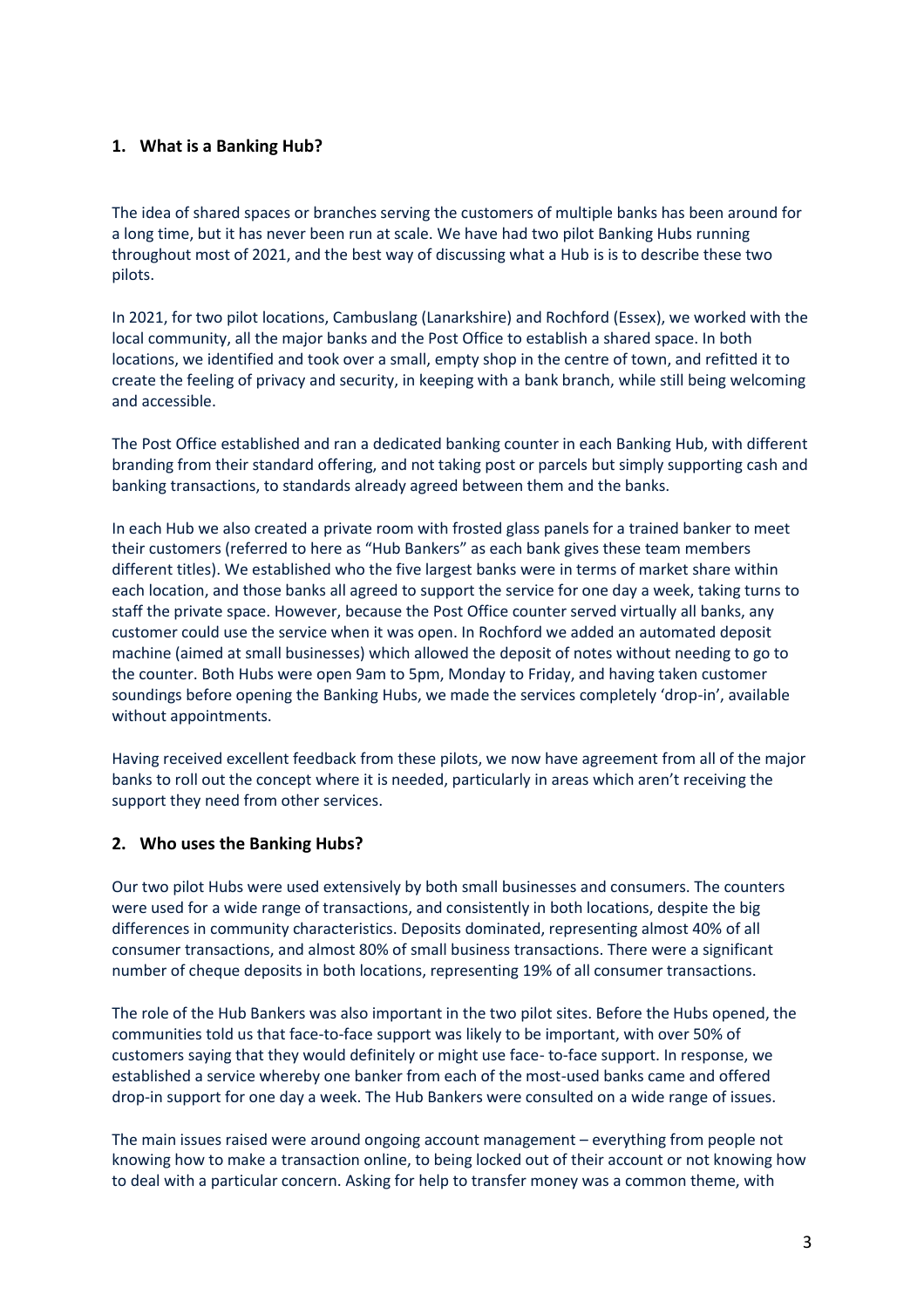many customers concerned about making a mistake and losing their money. A number of customers (around 10 each month) asked for help to start using online banking or an app, with others (around one per day) already online banking users asking for help to do something online. The Hub Bankers themselves felt confident that they were not just supporting customers with their current needs but were also taking the opportunity to raise people's financial capability and to give people confidence to do more themselves.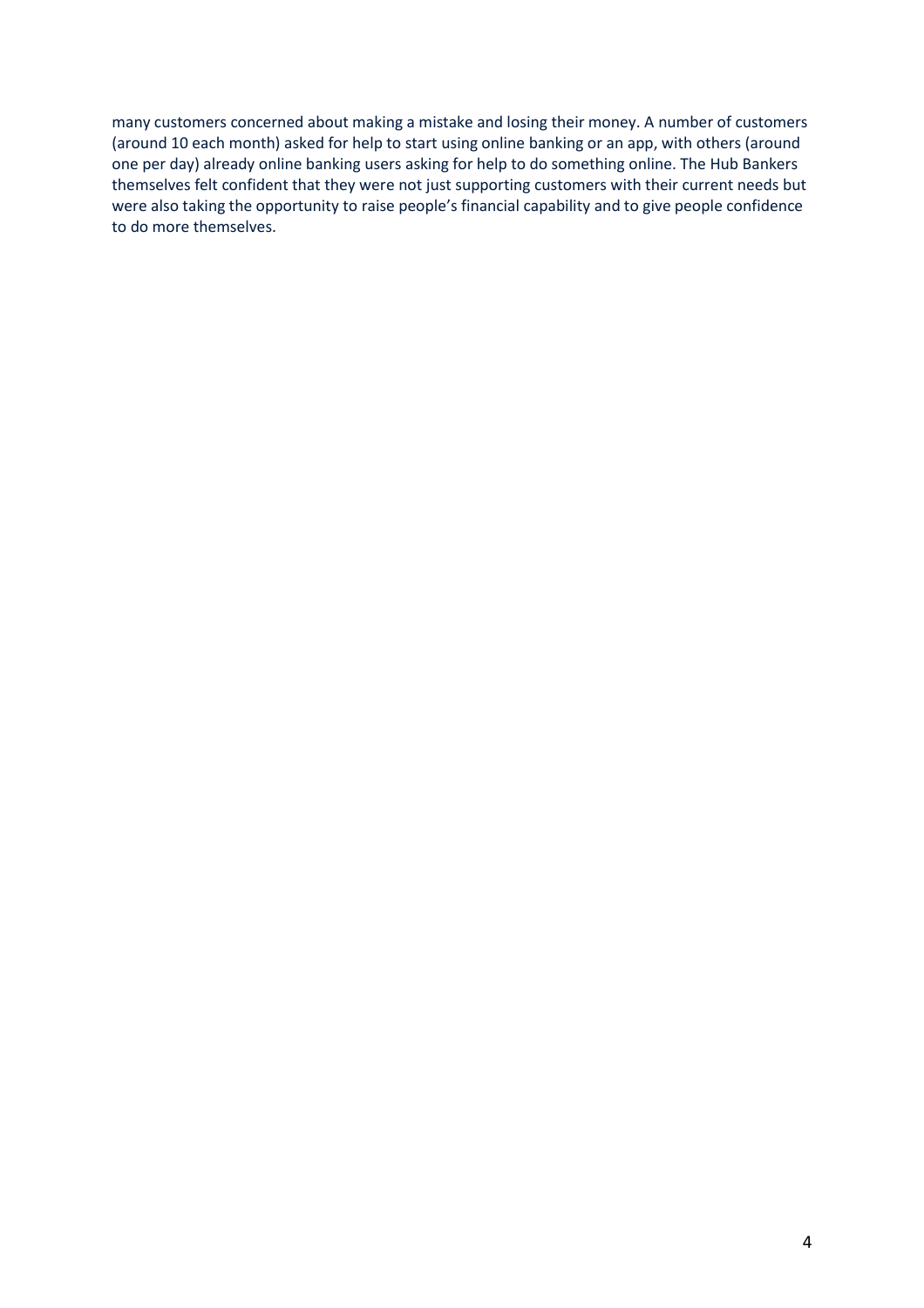

# **3. What's the difference between a Banking Hub and a Post Office?**

This is one of the questions we have been asked most often – by the media, local residents and stakeholders. One way of viewing the Banking Hubs is that we were simply replicating the services of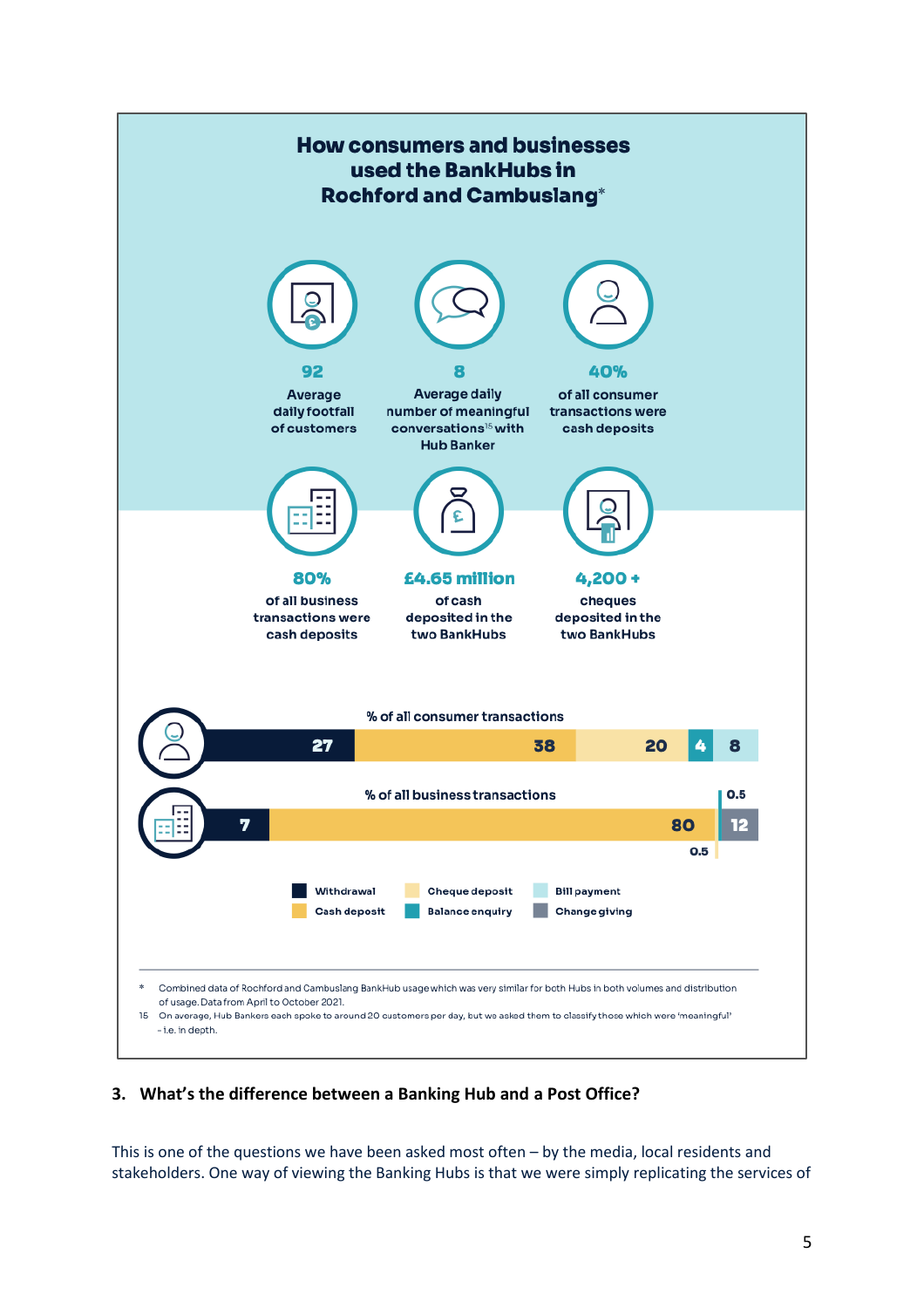any Post Office counter found in 11,500 locations across the UK, putting it in a new location, and adding the face-to-face services of a banker for those who needed it.

However, consumers told us that the privacy and secure environment offered by the Hub made a huge difference. For many, managing money is complex, serious and intimidating. And although Post Office counters can do a wide range of transactions, not all Post Offices have the space to create the environment that some customers need. One consumer summarised this in a way which spoke for many, telling us that they "find it really stressful paying in a small amount of money in a Post Office when I've got a queue behind me of people with parcels who are tutting at me for going so slowly". Our surveys highlighted that the issues with the local Post Offices in both Cambuslang and Rochford related to the privacy of transactions, safety of the location and time taken to be served, and not the capability and friendliness of the staff. Creating a dedicated and private space for consumers to manage their financial transactions was well received.

What we also found in the pilots was that the Banking Hubs did not threaten the viability of local Post Offices. The local Post Offices saw virtually no change to their usage when the new Banking Hubs were introduced. Instead, the Banking Hubs served people who had largely been using other services.

#### **4. What's the difference between a Banking Hub and a Bank Branch?**

A bit like Post Offices, Bank Branches also come in all shapes and sizes. What we are trying to create in the Banking Hub is an environment which feels like a friendly, local but secure and private bank branch – but which works for customers of all banks.

Like many local bank branches, the Banking Hubs will not be able to do everything that a large, centre of town bank branch can. The counter service will cover most transactions that people want to make (see next section) and be open to the customers of all of the participating banks (which is the vast majority of UK banks). In addition, the banks who have the most local customers will also take days in the private space, offering conversations with customers of that bank, on a drop in or appointment basis. Each bank will offer the services that it wants to offer – based on what you tell us you need. That means that the 'Hub Bankers' should all be able to help with issues such as getting locked out of accounts, needing help with a transaction, getting stuck with a personal banking issue, or wanting help to get online. Most should be able to help with more complex issues such as setting up a power of attorney. But most banks will probably not offer specialist services such as mortgage advice. Each bank will develop its own services according to what its local customers need.

#### **5. What services will the Banking Hub have?**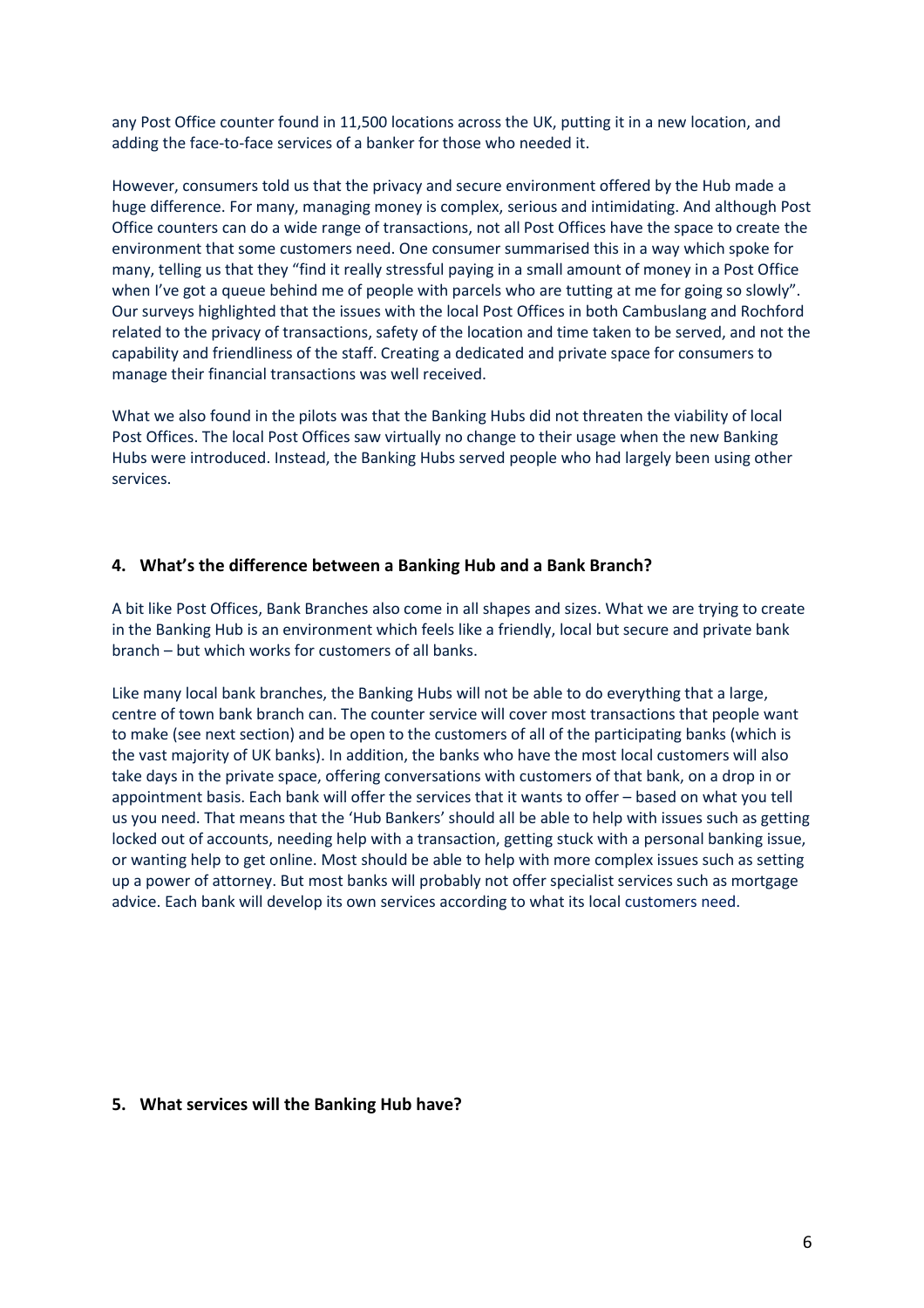The Hub will have a counter service which will serve the customers of virtually all banks, every day that the Hub is open. This counter service will just deal with financial issues, and both small businesses and consumers will be able to:

- Deposit cash
- Deposit cheques
- Pay bills
- Make withdrawals
- Check account balance
- Change Giving (registered business customers)

Although the counter service will cover the customers of virtually all banks, the thresholds on certain transactions (such as how much you can withdraw or deposit each day) may vary by bank, as each bank specifies its own limits.

The Hub Banker service will be provided by a range of banks based on the needs of your local community. Typically, each bank will be present one day a week. The services that they offer will differ – each bank will develop its own offer for your community. But all will cover basic banking advice and be able to either support customers directly with their banking query or refer them through to someone who can deal with someone more specialist.

The two pilot sites were open 9-5pm, Monday to Friday, as those were the hours that the two pilot communities needed the service. We will work with you and your community to understand what you need.

# **6. How will the community be involved?**

We want to work in partnership with your community to establish the service. Although we know what a Banking Hub is, we want to make sure it is operating in a way which best serves your community. And you know your community better than we ever will.

What would help most is if you could identify 1-3 people who are willing to be the 'lead' for this project in the community. For the two pilots where we deployed the first Banking Hubs, the leads we worked with were all local or community councillors, but that doesn't have to be the case. What we really need are knowledge of the local community, a good local network (of businesses as well as consumers), willingness to go out and get views and feedback, and a bit of time to work with us to test ideas etc. A local business rep (such as from the Federation of Small Businesses) will be able to help represent the business community, and engaging those who support low income consumers (such as local debt charities or Citizens' Advice) will also add valuable insight.

# **7. Setting up your Banking Hub is likely to go as follows:**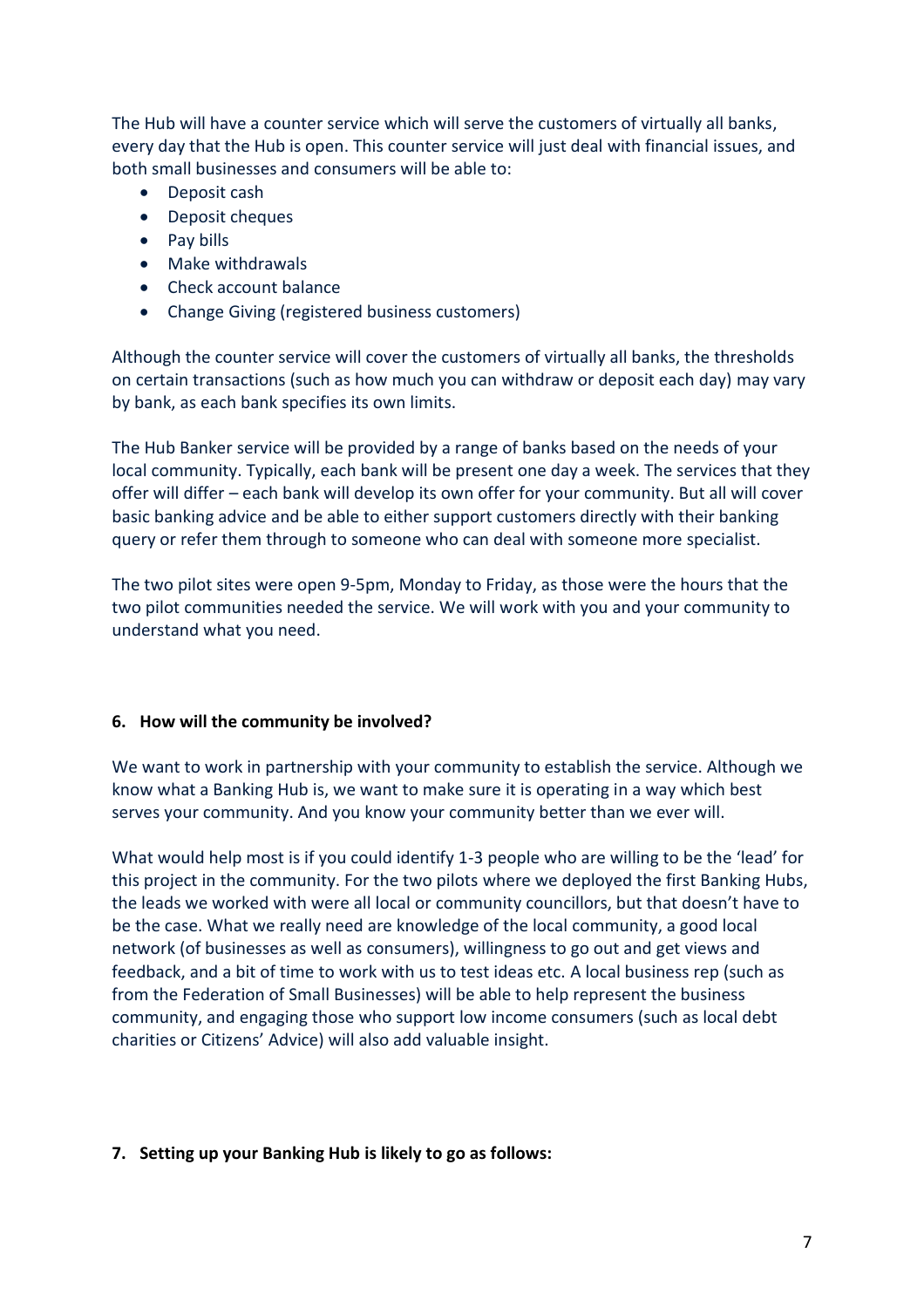| Month:         | Objective:                              | What will happen:                                                                                                                                                                                                                                                  |
|----------------|-----------------------------------------|--------------------------------------------------------------------------------------------------------------------------------------------------------------------------------------------------------------------------------------------------------------------|
| $\mathbf{1}$   | Understand your<br>community's<br>needs | We will work with you to arrange (virtual or face to face)<br>focus groups involving local small businesses or their reps,<br>and key community leaders to understand your needs.<br>We will prepare and issue a survey (which we'd like you to                    |
|                |                                         | help promote) to get business and consumer feedback which<br>can inform the services the Hub will provide.                                                                                                                                                         |
| $\overline{2}$ | Identify the<br>location                | We will work with you to identify a suitable location. We will<br>then start the process of getting a lease agreed and the<br>refurbishment specified                                                                                                              |
| $3 - 6$        | Develop the<br>services                 | Once we know what you need, we will work with the banks<br>to agree with them how they will staff your Hub. We will also<br>work with the Post Office to agree who will run the counter,<br>and what services they will operate.                                   |
|                |                                         | In parallel, we will be getting the required planning<br>permission or other legal requirements to get the Hub set<br>up. Some of the infrastructure can take some time - for<br>example, Broadband cables can take up to 4 months to get<br>installed by BT.      |
| $6-9$          | Open and<br>promote your<br>Hub         | We aim to open each Hub within 9 months of announcing it<br>- sooner if we can - the challenge is usually the building<br>works. Once it's open, we will need your support in<br>promoting it, and help people get the most of it.                                 |
| $6 - 12$       | Evaluate and<br>improve                 | We want to keep the Hubs developing, so that they meet<br>your needs not just now but into the future. So we will<br>monitor what services are used, regularly get feedback from<br>the community (working with you) and discuss what's<br>working and what's not. |

# **8. Where will my Banking Hub be located?**

We need to find a site for the Banking Hub which works for the community and which is suitable space.

The ideal property specifications are as follows:

- Minimum 80 sqm (866 sq ft) floorspace in total (ideally closer to 90sqm / 1000 sq ft. This overall space will require c.60 sqm front of house and c30 sqm back of house.
- Minimum 7 metre wide facia.
- Ideally square or rectangular shaped floor, although L shape with back office around the corner may also work.
- Ceiling height of at least 2.75 metres, ideally with a false ceiling grid.

The characteristics of the site should include:

• Able to be secure (as it will contain cash)